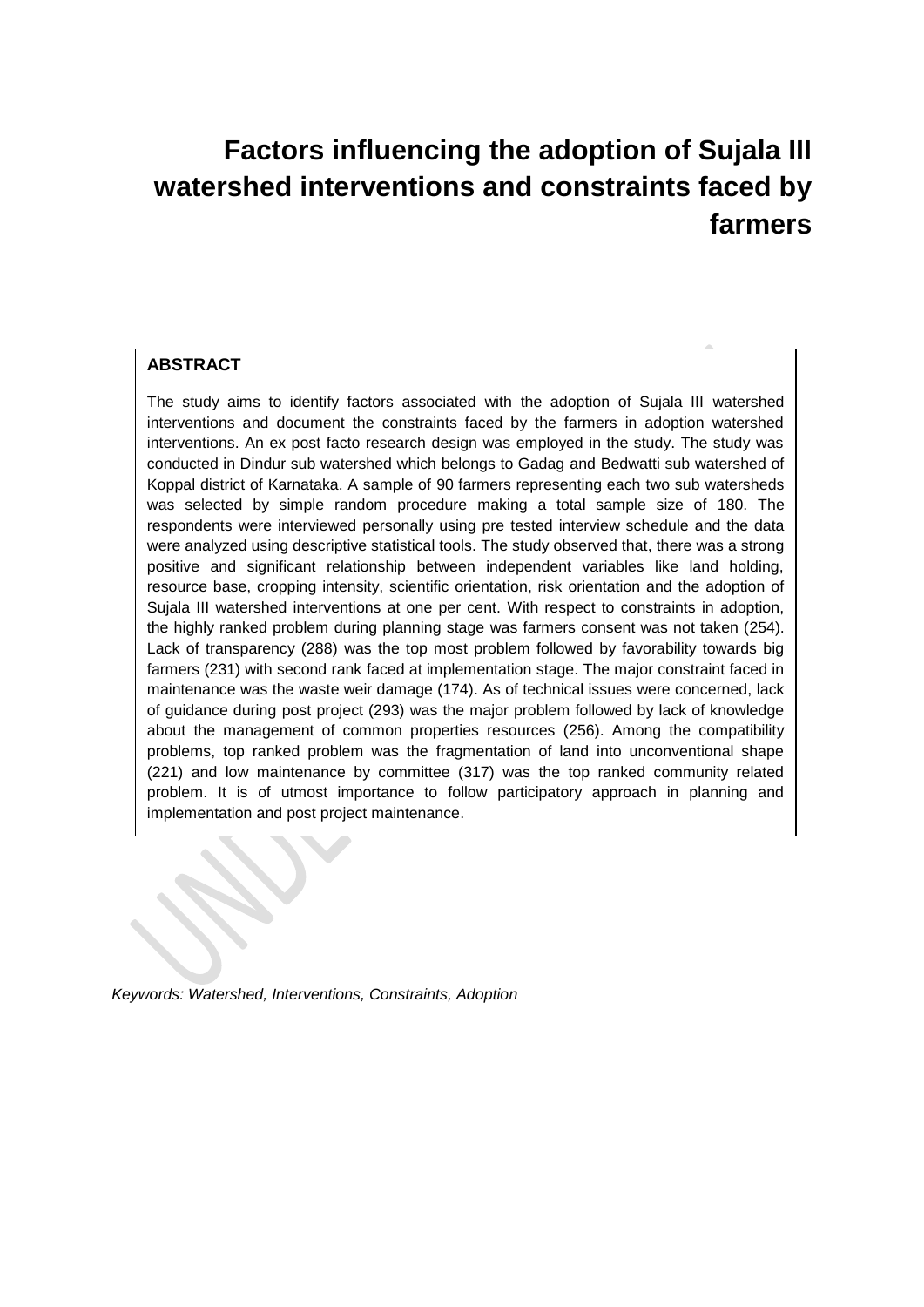# **1. INTRODUCTION**

Agriculture is predominantly reliant on natural resources like soil, water and vegetation which are limited in supply and getting depleted day by day. Agricultural productivity rests on how effectively and efficiently these resources are conserved and managed [1]. Thus, conservation, up gradation and utilization of soil and water got greater importance in Indian economy. There are two possible alternatives exist in order to increase the crop production; one is that, bringing rainfed areas under irrigation which could not cross the 50.00 per cent of the cultivated area. Another alternative is to improve the crop production in rainfed areas by promoting improved watershed technologies [2]. Therefore, improved crop production technologies coupled with efficient utilization of available rain water, plays a significant role in augmenting crop yield per unit area in rainfed areas. The challenge before Indian farming is to transform rainfed agriculture into more sustainable and productive systems through participatory watershed development with emphasis on integrated farming systems for augmenting productivity, income and livelihood security in a sustainable manner to provide better support for the population dependent upon it.

Watershed is a geo-hydrological unit or a section of land that drains at a common point. Watershed is a geographical area drained by stream of connecting streams in such a way that all precipitation in this area leaves the area in a concentrated flow through a single outlet [3]. Watershed management has been defined in India as a rational utilization of resources like land and water for sustained production with minimal hazard to natural resources. It is principally associated with soil and water conservation [4].

The primary responsibility of implementing watershed development programmes rests with the State Government. The Central Government may provide coordination, technical guidance, financial assistance, training and research inputs besides monitoring the progress of implementation and evaluating the impact of major programmes [5]. More than 70.00 per cent of Karnataka's major agricultural area falls under semi-arid zone, with the average precipitation ranging from 400 mm to 750 mm per year [6]. These lands are subject to periodic droughts, erratic rainfall, severe soil erosion and depleting ground water thereby eroding the natural resource base and significantly hindering agricultural productivity. Official figures show that close to 80.00 per cent of agricultural land in Karnataka is drought-prone [7].

The watershed projects have resulted in the augmented cropping intensity by way of soil and water conservation [8-10]. The farmers who adopt watershed interventions in terms of soil and water conservation measures witness improvement in crop productivity [11-14]. Hence, the World Bank assisted Sujala III project was implemented in 2015 aimed to come out with site specific information at watershed level, mainly on soil and site characteristics for watershed development in Karnataka. Therefore, the research has made an attempt to analyse the factors determining the adoption of interventions made by Sujala III project and constraints that come in the way of adoption.

### **2. Material and methods**

### **2.1 Research design**

An Ex-post research design was used in the present study. The *Ex post-facto* design was selected because research, rather than evolving a remedy, evaluate the influence of a naturally occurring phenomenon after it occurs [15].

### **2.2 Sampling procedure**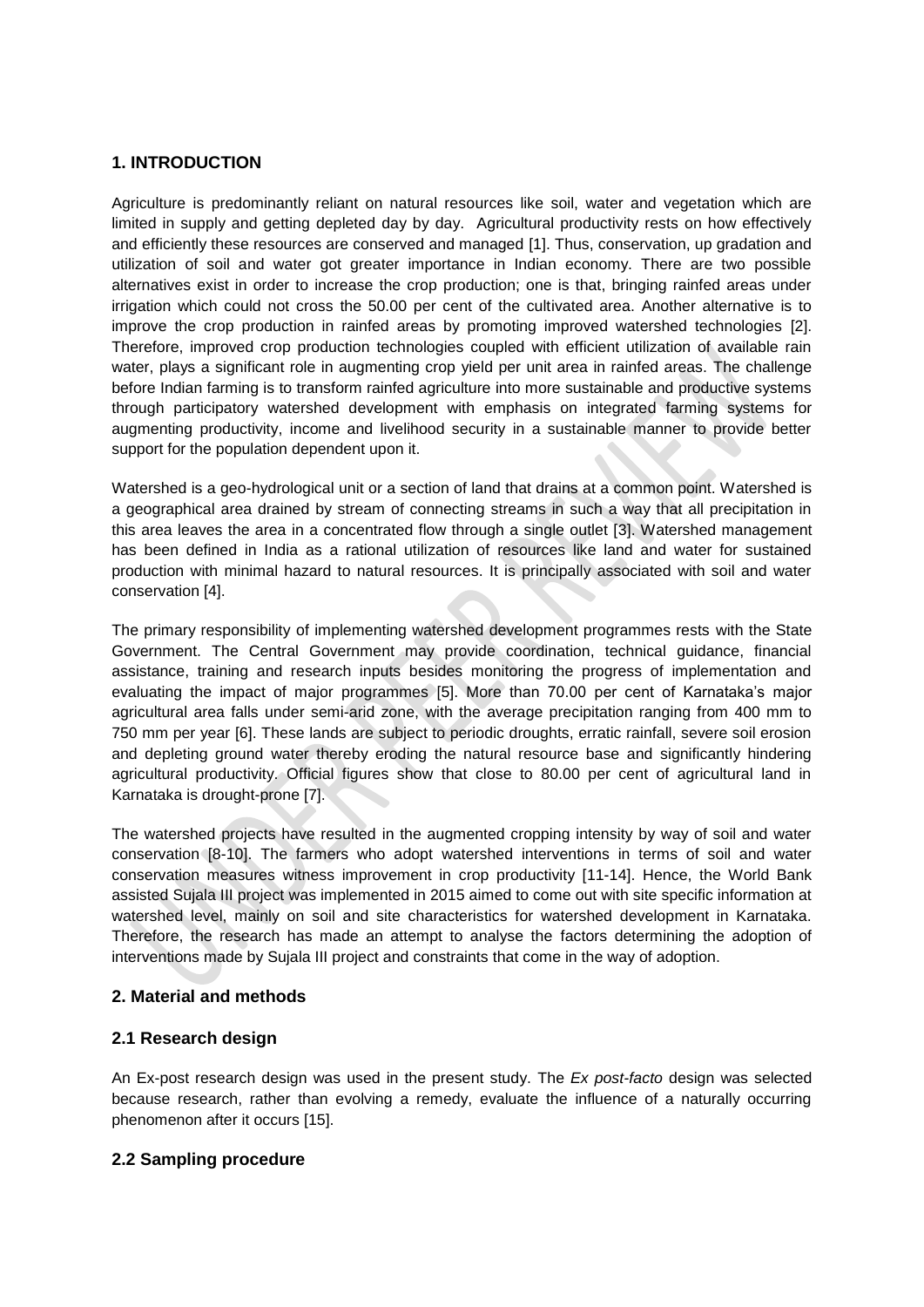The study was conducted in Gadag and Koppal districts of Northern Dry zone of Karnataka by covering Dindur and Bedwatti sub watersheds from respective districts. From each sub watersheds, 3 micro watersheds were selected. Thirty farmers were selected from each micro watershed by simple random procedure constituting a sample of 180 farmers.

# **2.3 Data collection and analysis**

The data were collected using pre tested structured interview schedule. Statistical tools like correlation and regression were used to analyse data. The constraints were ranked based on the total score obtained on three point continuum as high, moderate and never with the score of 2, 1 and 0 respectively.

# **3. RESULTS AND DISCUSSION**

# **3.1 Factors influencing the adoption of Sujala III watershed development interventions**

Results in the table 1 illustrated the 'r' values depicting the association of adoption of watershed interventions with independent variables. Among the independent variables land holding, cropping intensity, extension participation, scientific orientation and risk orientation were positively and significantly correlated with the adoption of Sujala III watershed development interventions at one per cent significant level. Whereas, education, annual income and resource base were positively correlated at five per cent significance level. Remaining variables such as age, farm experience and mass media exposure were not significantly correlated with the adoption of the watershed intervention in Dindur sub watershed.

In Bedwatti sub watershed, independent variables like education, resource base, scientific orientation and risk orientation were highly and positively correlated with the adoption of Sujala III watershed development interventions at one per cent significance level. While, land holding and cropping intensity were significantly correlated with the adoption of Sujala III watershed development interventions at five per cent level of significance. Remaining variables such as age, farm experience, annual income and mass media exposure were not significantly correlated with the adoption.

Overall, there was a positive and significant relationship between independent variables like land holding, resource base, cropping intensity, scientific orientation, risk orientation and the adoption of Sujala III watershed interventions at one per cent level of significance. The variables like education, annual income and extension participation were significantly correlated with adoption at five per cent. While, age, farming experience and mass media exposure had no relationship with the adoption of watershed interventions.

Education widens the horizons of an individual to gain better knowledge of watershed practices which results in better adoption. Hence it was positively correlated with adoption. The findings are in line with Manjunath [16] and inconsistent with Nkhoma [17]. Further, big farmers having large holdings with well economic conditions, better resource base and cropping intensity had more opportunities to try out new interventions which give them a better exposure and access to extension. It was obvious that with larger land holdings, higher resource base and cropping intensity, extent of adoption of watershed interventions had increased. Sujala III watershed project had conducted series of training programmes and interaction with beneficiary farmers, educated farmers with higher resource base had taken advantage of them. Similar observations were found in the study by Graff [18], Kerse [19], Padmaja [20] and Rajendra [21].

Annual income was identified to be positively correlated with adoption of watershed interventions. The possible reason attributed to such relationship is that the farmers with more annual income will be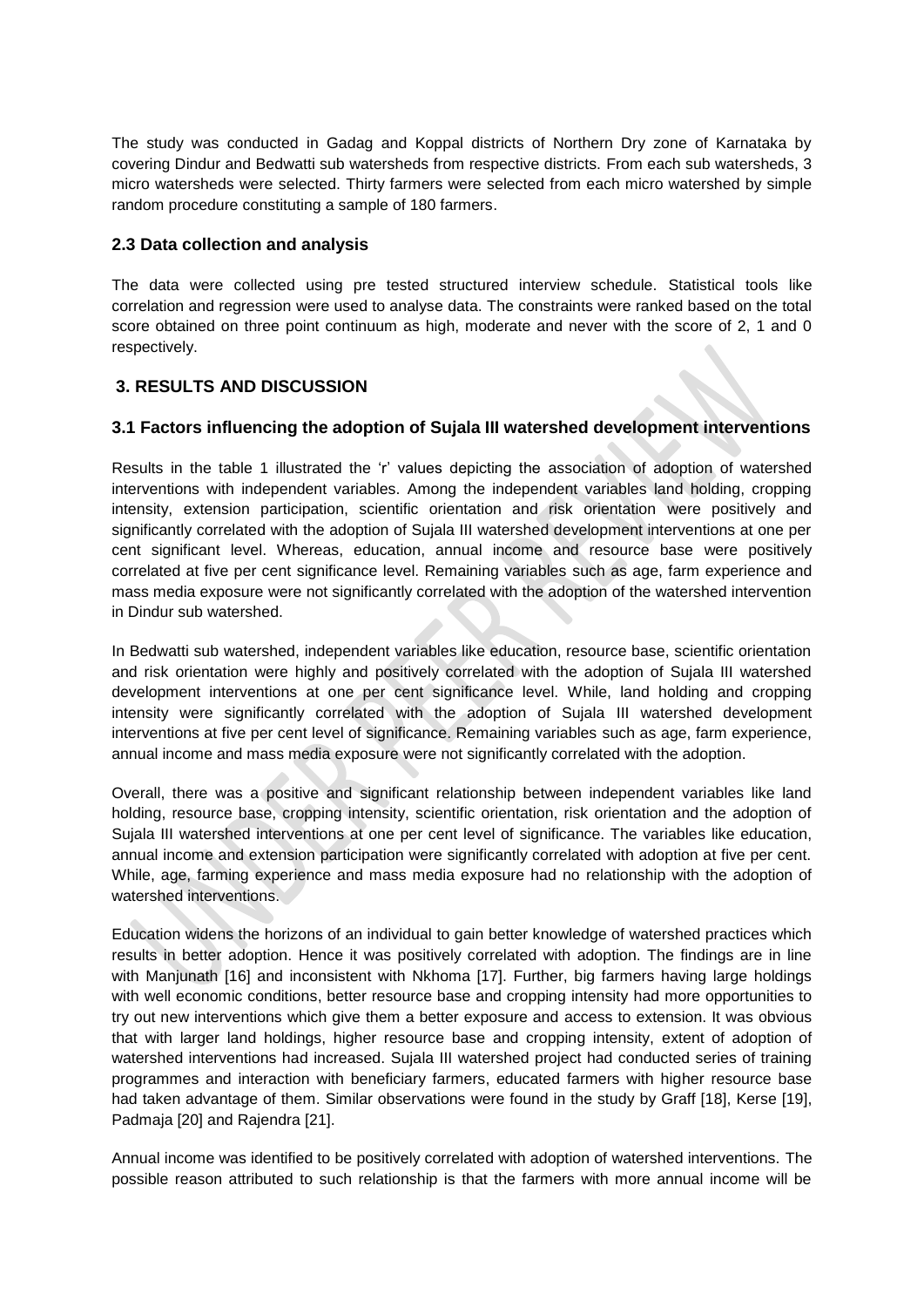having higher risk bearing ability and be able to bear the cost of maintenance of soil and water conservation measures. The results are in accordance with Kudachi [22]. Taking active participation in extension activities like training, demonstrations, field visits etc. provides a farmer with technical know-how of watershed interventions which resulted in positive relationship between extension participation and adoption. Education, extension participation helps farmers to get exposed to new knowledge and develop scientific orientation. Further, the study area is featured predominantly by rainfed condition thet associates with higher risk of rainfall and other climatic variations leading them for better adoption of Sujala III watershed interventions. Farmers with high scientific and risk orientation tend to have higher adoption of watershed interventions. The results are in conformity with that of Manjunath [16].

### **Table 1. Factors influencing the adoption of Sujala III watershed development interventions**

**n=180**

|                | <b>Independent Variables</b> | 'r' Value                       |                                           |                      |  |
|----------------|------------------------------|---------------------------------|-------------------------------------------|----------------------|--|
| SI. No.        |                              | Dindur SWS, Gadag<br>$(n_1=90)$ | <b>Bedwatti SWS,</b><br>Koppal $(n_2=90)$ | Overall<br>$(n=180)$ |  |
| 1              | Age                          | $0.082^{NS}$                    | $0.123^{N_S}$                             | $0.972^{N_S}$        |  |
| 2              | Education                    | $0.262*$                        | $0.356**$                                 | $0.299*$             |  |
| 3              | Land holding                 | $0.383**$                       | $0.262*$                                  | $0.374**$            |  |
| 4              | Farm experience              | $0.137^{NS}$                    | 0.168 $^{N\overline{S}}$                  | $0.129^{N_S}$        |  |
| 5              | Annual income                | $0.216*$                        | 0.134 <sup>NS</sup>                       | $0.197*$             |  |
| 6              | Resource base                | $0.132*$                        | $0.373**$                                 | $0.385**$            |  |
| $\overline{7}$ | Cropping intensity           | $0.474**$                       | $0.250*$                                  | $0.406**$            |  |
| 8              | Mass media exposure          | $0.102^{NS}$                    | $0.155^{NS}$                              | $0.135^{NST}$        |  |
| 9              | Extension participation      | $0.292**$                       | 0.176 <sup>NS</sup>                       | $0.203*$             |  |
| 10             | Scientific orientation       | $0.351**$                       | $0.367**$                                 | $0.391**$            |  |
| 11             | <b>Risk orientation</b>      | $0.417**$                       | $0.507**$                                 | $0.484**$            |  |

#### \*\* - Significant at 1 per cent \* - Significant at 5 per cent <sup>NS</sup> - Non-significant

# **3.2 Overall contribution of independent variables to the adoption of Sujala III watershed development interventions by the farmers**

Multiple linear regression was employed to measure the extent of contribution made by independent variables to the adoption of Sujala III watershed development interventions and the results were displayed in table 2 according to which land holding, resource base, cropping intensity and risk orientation had highly significant contribution to the adoption of watershed interventions at one per cent. While, risk orientation was found to have significant contribution at five per cent. The  $R^2$  value is 0.619 which means all the independent variables put together contributed to 61 per cent of the variation in the adoption of watershed interventions.

# **3.2.1 Contribution of independent variables to the adoption of Sujala III watershed development interventions by the farmers of Dindur sub watershed of Gadag**

It is clear from the result of table 3 that land holding and cropping intensity were highly contributing to the adoption of watershed development interventions at one per cent significance level. Whereas, resource base and scientific orientation were contributing to adoption at five per cent level of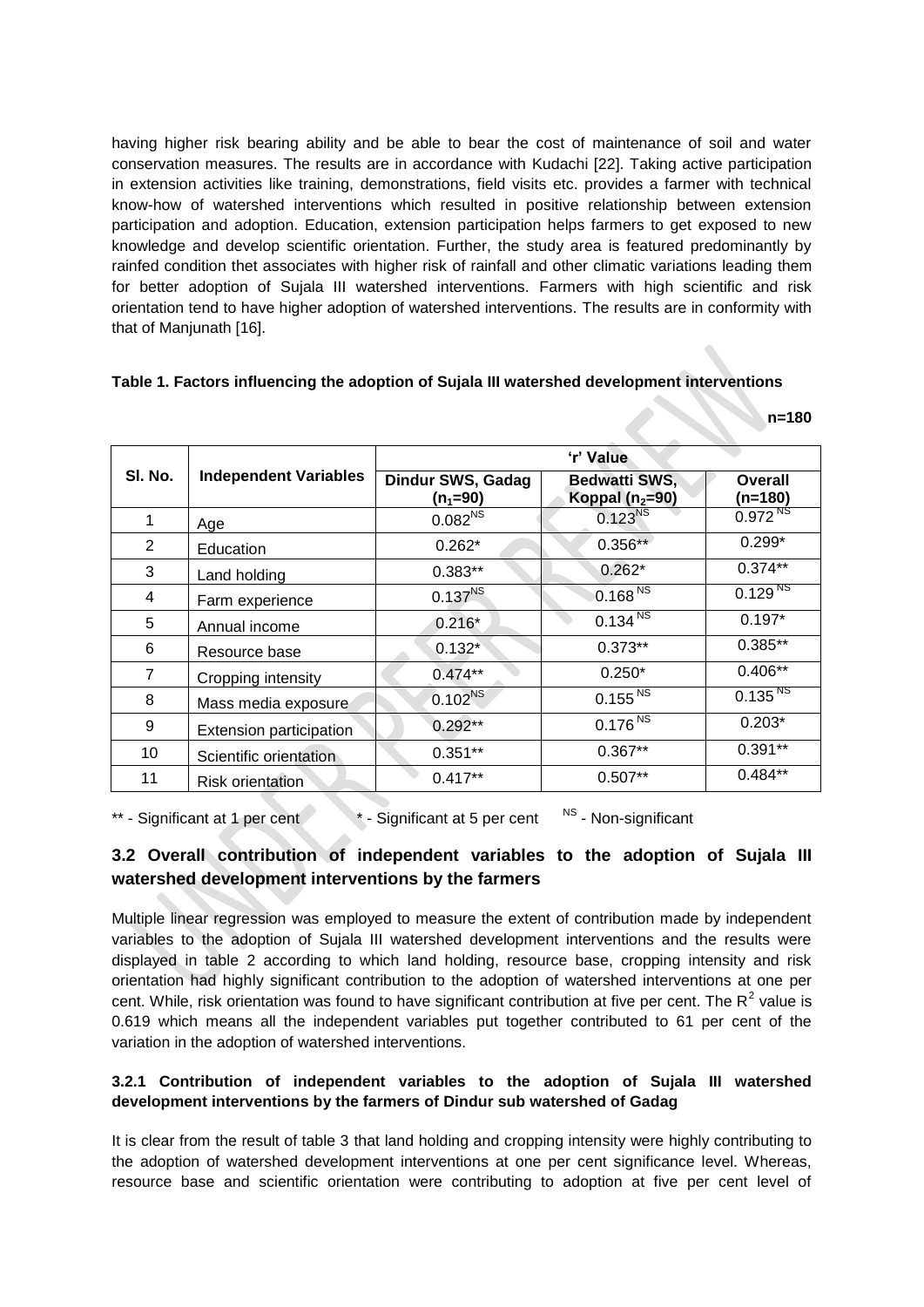significance. The R<sup>2</sup> value is 0.685 which means 68 per cent of the variation in the dependent variable is due to the change in the selected independent variable.

### **3.2.2 Contribution of independent variables to the adoption of Sujala III watershed development interventions by the farmers of Bedwatti Sub watershed of Koppal**

Data in the Table 4 indicated the regression analysis of independent variables with adoption. Results revealed that education, land holding, resource base and risk orientation were highly significant at one per cent level of significance. Whereas, cropping intensity was significantly contributing at five per cent significance level. Further, the  $R^2$  value is 0.598 which clearly indicates that 59 per cent of the variation in the dependent variable was due to the change in the selected independent variable.

In Dindur sub watershed, land holding and cropping intensity were highly contributing to the adoption of watershed development interventions at one per cent significance level. Whereas, education, land holding, resource base and risk orientation were highly significant in Bedwatti sub watershed. Overall, land holding, resource base, cropping intensity and risk orientation were highly significant. This indicates that, farmers with large land holdings and higher cropping intensity in Dindur and farmers with more education, land holding, resource base and risk orientation in Bedwatti sub watershed had adopted more Sujala III watershed interventions. However in overall, the farmers with larger holdings, high resource base, cropping intensity and risk orientation had higher adoption of watershed interventions. Therefore, these variables are possibly considered as predictors of variation in adoption of watershed interventions in respective sub watersheds. Land holding and resource base are interrelated and have effect on cropping intensity. Such farmers with higher land other resources shown more interest to adopt possible interventions such as trench cum bund and farm ponds which further enhanced their resource base as well as good condition for crop production.

# **Table 2. Overall contribution of independent variables to the adoption of Sujala III watershed development interventions by the farmers**

| ×<br>۰.<br>٠<br>۰. |
|--------------------|
|--------------------|

| SI. No.                        | Independent<br><b>Variables</b> | <b>Regression</b><br>coefficient | <b>Standard</b><br>error | 't' Value            |
|--------------------------------|---------------------------------|----------------------------------|--------------------------|----------------------|
| 1                              | Age                             | 1.042                            | 0.462                    | NS.<br>0.219         |
| $\overline{2}$                 | Education                       | 3.142                            | 0.233                    | $1.971*$             |
| 3                              | Land holding                    | 2.968                            | 0.436                    | 2.853**              |
| 4                              | Farm experience                 | $-0.081$                         | 0.148                    | NS.<br>0.384         |
| 5                              | Annual income                   | 0.163                            | 0.201                    | NS<br>1.925          |
| 6                              | Resource base                   | 3.126                            | 0.231                    | $2.939**$            |
| $\overline{7}$                 | Cropping intensity              | 1.437                            | 1.613                    | $3.416**$            |
| 8                              | Mass media exposure             | 0.108                            | 0.071                    | NS.<br>0.485         |
| 9                              | Extension participation         | 0.056                            | 0.201                    | NS<br>0.276          |
| 10                             | Scientific orientation          | 0.417                            | 0.410                    | NS.<br>1.347         |
| 11                             | <b>Risk orientation</b>         | 0.631                            | 1.092                    | 2.038                |
| $R^2 = 0.619$                  | F value = $5.36$                |                                  |                          |                      |
| ** - Significant at 1 per cent |                                 | * - Significant at 5 per cent    |                          | NS - Non-significant |

**Table 3 Contribution of independent variables to the adoption of Sujala III watershed development interventions by the farmers of Dindur sub watershed of Gadag**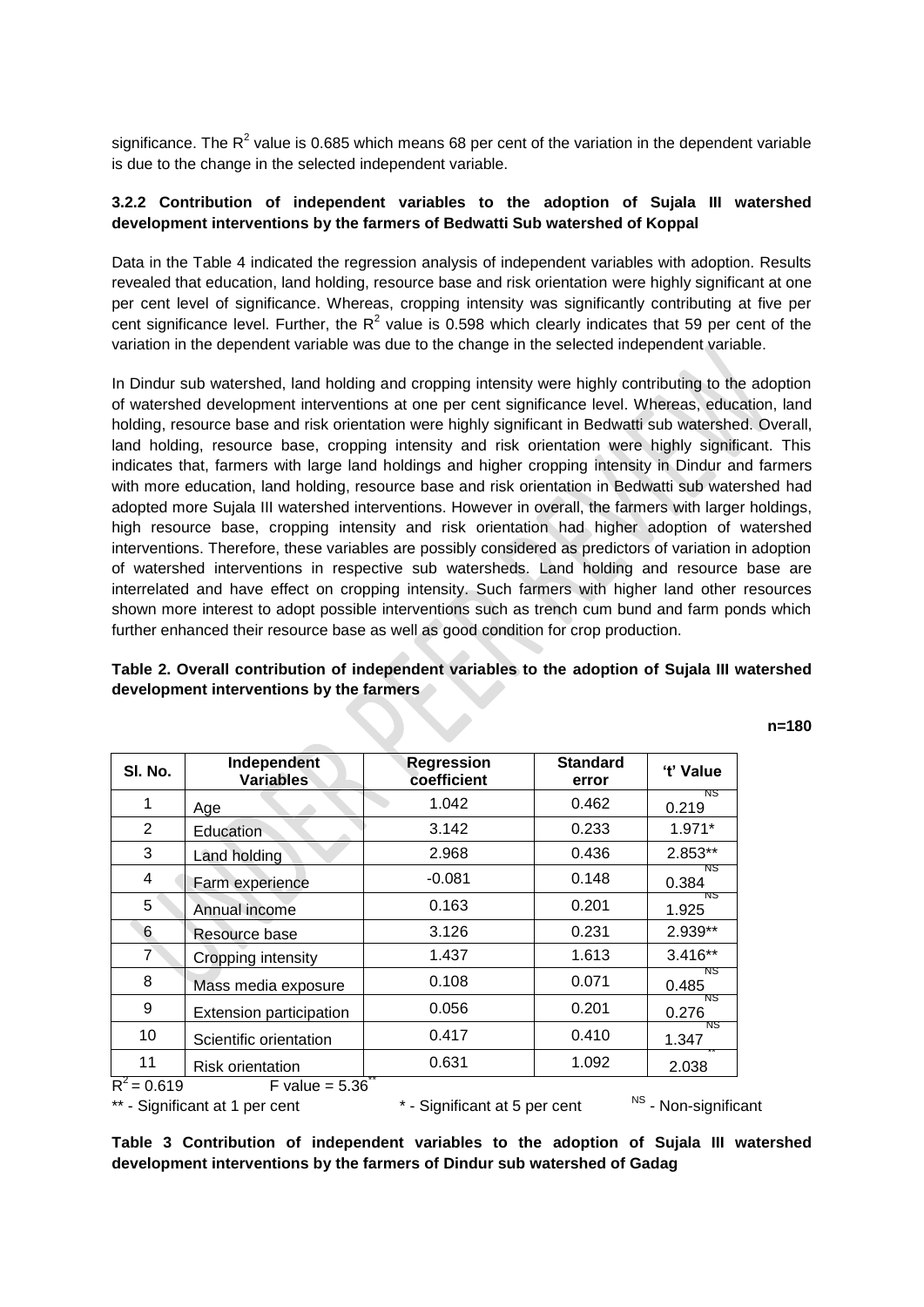**n=90**

| SI. No.        | Independent<br><b>Variables</b> | <b>Regression</b><br>coefficient | <b>Standard</b><br>error | 't' Value                |
|----------------|---------------------------------|----------------------------------|--------------------------|--------------------------|
| 1              | Age                             | $-0.004$                         | 0.222                    | $0.020^{NS}$             |
| $\overline{2}$ | Education                       | 0.165                            | 0.142                    | $1.513^{NS}$             |
| 3              | Land holding                    | 2.985                            | 0.525                    | 2.876**                  |
| 4              | Farm experience                 | $-0.062$                         | 0.277                    | $0.223^{N_S}$            |
| 5              | Annual income                   | 0.192                            | 0.125                    | 1.413 $\overline{^{NS}}$ |
| 6              | Resource base                   | 0.077                            | 0.041                    | $1.857*$                 |
| 7              | Cropping intensity              | 3.341                            | 1.789                    | 1.866**                  |
| 8              | Mass media exposure             | 0.021                            | 0.063                    | 0.402 <sup>NS</sup>      |
| 9              | Extension participation         | 0.018                            | 0.132                    | $0.130^{NS}$             |
| 10             | Scientific orientation          | 0.512                            | 0.410                    | 1.506*                   |
| 11             | <b>Risk orientation</b>         | 2.932                            | 2.197                    | $1.334^{NS}$             |
| $R^2 = 0.685$  | $F$ value = 6.41                |                                  |                          |                          |

\*\* - Significant at 1 per cent \* - Significant at 5 per cent <sup>NS</sup> - Non-significant

**Table 4. Contribution of independent variables to the adoption of Sujala III watershed development interventions by the farmers of Bedwatti Sub watershed of Koppal**

**n=90**

| SI. No.        | Independent<br><b>Variables</b> | <b>Regression</b><br>coefficient | <b>Standard</b><br>error | 't' Value           |
|----------------|---------------------------------|----------------------------------|--------------------------|---------------------|
| 1              | Age                             | $-0.016$                         | 0.315                    | $0.253^{NS}$        |
| 2              | Education                       | 3.142                            | 0.233                    | $2.927**$           |
| 3              | Land holding                    | 2.968                            | 0.436                    | 2.794**             |
| 4              | Farm experience                 | $-0.081$                         | 0.148                    | $0.179^{NS}$        |
| 5              | Annual income                   | 0.163                            | 0.201                    | $1.128^{NS}$        |
| 6              | Resource base                   | 3.126                            | 0.231                    | $1.742**$           |
| $\overline{7}$ | Cropping intensity              | 1.437                            | 1.613                    | 1.492*              |
| 8              | Mass media exposure             | 0.108                            | 0.071                    | $0.296^{N_{\rm s}}$ |
| 9              | <b>Extension participation</b>  | 0.056                            | 0.201                    | $0.128^{NS}$        |
| 10             | Scientific orientation          | 0.417                            | 0.410                    | 1.136 $^{NS}$       |
| 11             | <b>Risk orientation</b>         | 0.631                            | 1.092                    | 2.399               |
| $R^2 = 0.598$  | F value = $4.14$                |                                  | <b>NIC</b>               |                     |

\*\* - Significant at 1 per cent \* - Significant at 5 per cent

<sup>NS</sup> - Non-significant

# **3.3 Constraints faced by farmers in adoption of Sujala III watershed development interventions**

The problems faced by farmers in adoption of Sujala III watershed interventions were studied under different headings such as problems at planning stage, problems at implementation stage, maintenance problems, technical problems, compatibility problems, and community related problems. It is pointed in table 5 that, among the problems at planning stage 'farmers consent was not taken' (254) was the major problem which ranked highest followed by 'lack of interest among farmers' (198). Among problems at implementation stage 'lack of transparency' (288) was the top most problem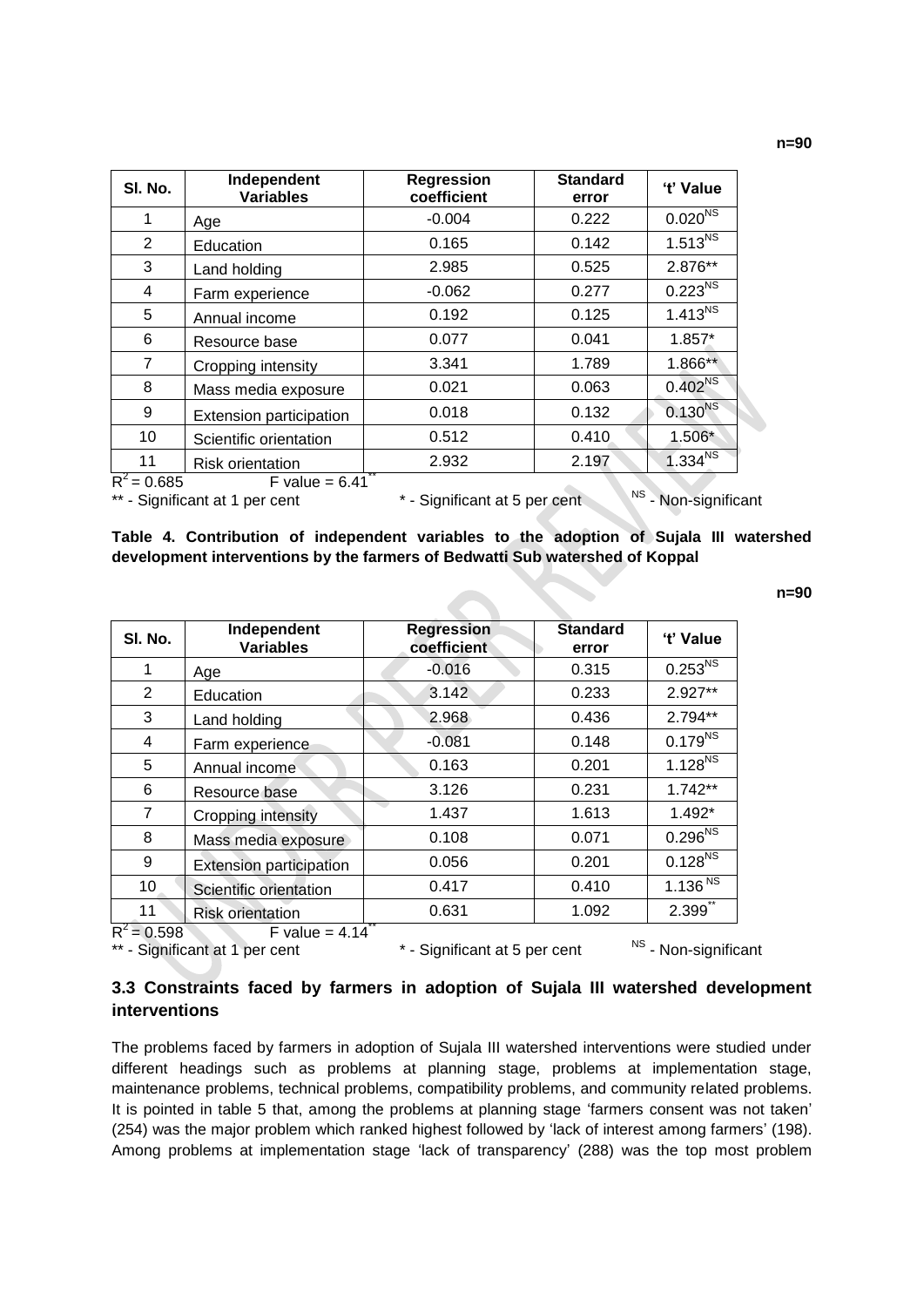followed by 'favorability towards big farmers' (231) with second rank, 'lack of people participation' (201) ranked third and 'difficult to mobilize people' (195) was ranked at last.

The major constraint faced in maintenance was 'waste weir damage' (174) which ranked top followed by 'breach of bund' (173) which ranked second, 'sedimentation of farm pond' (110) which ranked third. As of technical issues were concerned, 'lack of guidance during post project' (293) was the major problem being ranked at first followed by 'lack of knowledge about the management of common properties resources' (256) in second position, 'inadequate training of the farmers about the use of watershed' (249) in the third position and lastly 'lack of field visits to successfully implemented watershed areas' (236) in the fourth position. Among the compatibility problems, top ranked problem was the 'fragmentation of land into unconventional shape' (221) followed by 'obstruction for cultural operations' (216, II rank), 'loss of cultivable area' (210, III rank) and 'water stagnation near bunded area' (84, IV rank). Lastly in the community related problems 'low maintenance by committee' (317) considered as top most problem followed by 'ineffective functioning of watershed committee' (168, II rank), 'lack of cooperation by neighbors' (122, III rank) and 'local leaders are less interested in programme' (85, IV rank).

Though Sujala III watershed project had followed participatory approach, it is unfortunate that farmers were not satisfied hence the problems such as no consent taken and lack of transparency were expressed by farmers. It is important that farmers' participation should be ensured and made responsible for post project management. The other most challenging problem was fragmentation of land into unconventional shape. This is because of small holdings their cultivable area could be divided into fragments on construction of trench cum bund and farm ponds. Low maintenance by committee followed by ineffective functioning of watershed committee was the problem majorly facing by farmers which calls for regular monitoring and follow-up activities by the project officials which enable them to know the real time problems faced by farmers.

### **Table 5. Constraints faced by the farmers of Sujala III watershed in adoption of watershed development interventions**

**n=180**

| SI.<br>No. | <b>Problems</b>                      | <b>Total</b><br>score | Rank         |
|------------|--------------------------------------|-----------------------|--------------|
| A          | Problems at planning stage           |                       |              |
| 1          | Farmers consent was not taken        | 254                   |              |
| 2          | Lack of interest among farmers       | 198                   | Ш            |
| в          | Problems at implementation stage     |                       |              |
| 1          | Lack of people participation         | 201                   | Ш            |
| 2          | Difficult to mobilize people         | 195                   | IV           |
| 3          | Lack of transparency                 | 288                   |              |
| 4          | Favourability toward big farmers     | 231                   | $\mathbf{I}$ |
| C          | <b>Maintenance problems</b>          |                       |              |
| 1          | Breach of bund                       | 173                   | Ш            |
| 2          | Waste weir damage                    | 174                   |              |
| 3          | Sedimentation of farm pond           | 110                   | Ш            |
| D          | <b>Technical problems</b>            |                       |              |
| 1          | Lack of guidance during post project | 293                   |              |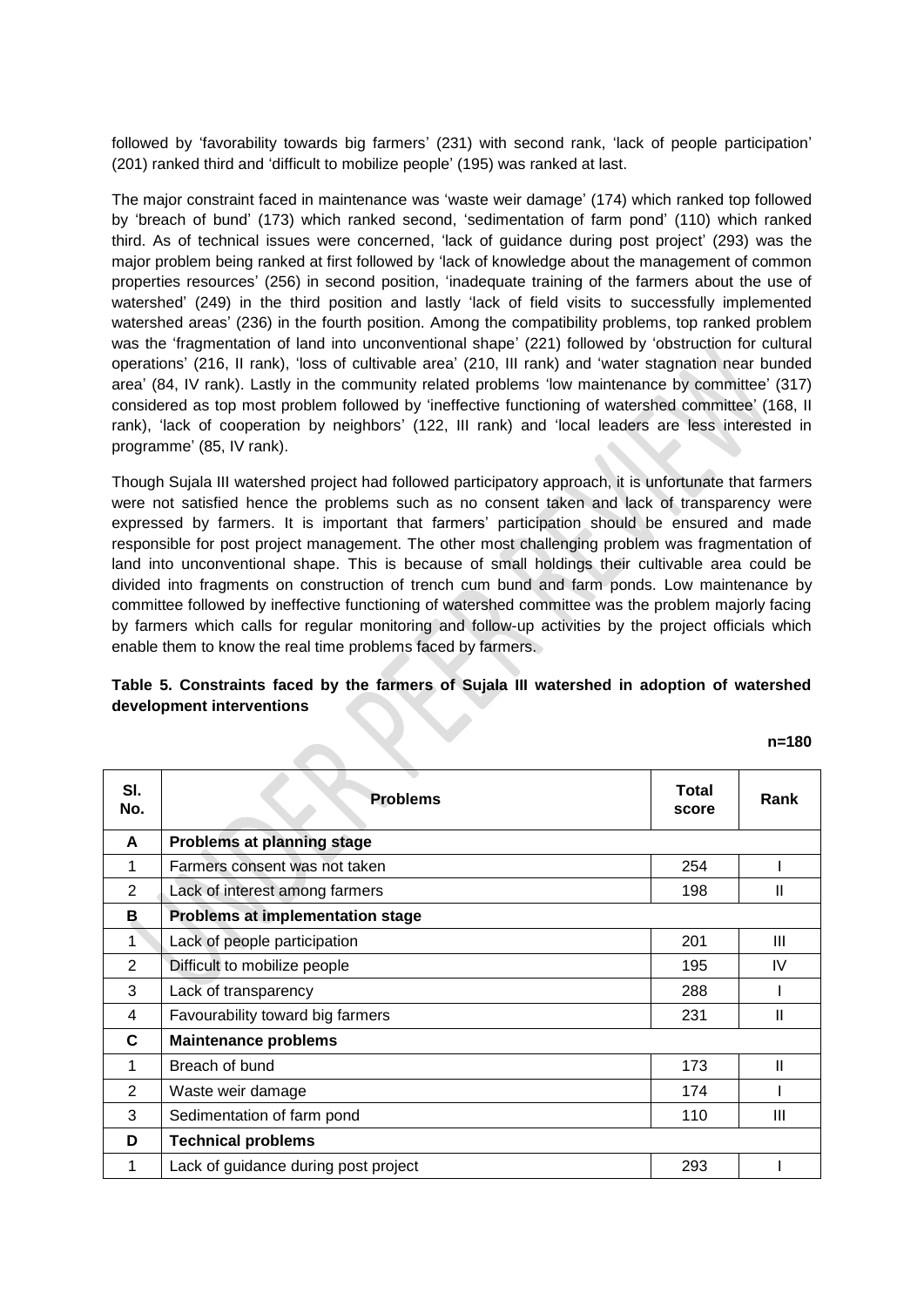| 2 | Lack of knowledge about the management of common properties<br>resources                  | 256 | Ш            |
|---|-------------------------------------------------------------------------------------------|-----|--------------|
| 3 | Lack of field visits to successfully implemented watershed areas                          | 236 | IV           |
| 4 | Inadequate training of the farmers about the use of farmers about<br>the use of watershed | 249 | Ш            |
| Е | <b>Compatibility problems</b>                                                             |     |              |
| 1 | Obstruction for cultural operations                                                       | 216 | Ш            |
| 2 | Water stagnation near bunded area                                                         | 172 | IV           |
| 3 | Fragmentation of land into unconventional shape                                           | 221 |              |
| 4 | Loss of cultivable area                                                                   | 210 | Ш            |
| F | <b>Community related problems</b>                                                         |     |              |
| 1 | Lack of cooperation by neighbours                                                         | 122 | Ш            |
| 2 | Local leaders are less interested in programme                                            | 85  | IV           |
| 3 | Ineffective functioning of watershed committee                                            | 168 | $\mathbf{I}$ |
| 4 | Low maintenance by committee                                                              | 317 |              |

# **4. CONCLUSION**

We could conclude that the variables that influence the adoption are very context-specific, and that generalisation is not possible [23]. Nevertheless, the common and important factors for the adoption are the land holding, resource base and cropping intensity. The farmers with larger holdings, higher resource base and cropping intensity inclined towards higher adoption. Hence these are the determinants of adoption of watershed development interventions. From the findings, it can be seen that farmers were not satisfied with participatory approach. Major watershed development interventions related constraints were low maintenance by committee, lack of guidance during post project, lack of transparency. Formation of user groups and watershed committees should be encouraged and made responsible for watershed management.

# **REFERENCES**

- 1. Anonymous. Watershed programmes in Karnataka. 94-124. Accessed 26 October 2020. Available: <http://www.watershedprogrammesinkarnataka.com/content/1/1/14>
- 2. Dhyani BL., Raizada A, Pradeep Dorga. Impact of water development and land use dynamics on agricultural productivity and socio- economic status of farmers in central Himalayas. Indian J. Soil Cons. 2006;34 (2):129-133.
- 3. Singh JP. Economic Evaluation of Manchal Watershed (report), MANAGE, Hyderabad. 2000.
- 4. Kudachi MP, Bheemappa A, Rudrapur S, Biradar A. Adoption of recommended soil and water conservation practices among the beneficiaries of Sujala Watershed Project in Northern Karnataka. Agric. Update. 2014;9(4):484-488.
- 5. Anonymous. Common Guidelines for Watershed Development Project. 2008. Accessed 18 September 2020

Available: [http://www.nraa.gov.in](http://www.nraa.gov.in/)

- 6. Anonymous. Economic survey 2015-16. Accessed 18 September 2020 Available: [http://www.indiabudget.gov.in](http://www.indiabudget.gov.in/)
- 7. Watershed Development Department, Government of Karnataka. Sujala Operations Manual. 2002;6-28.
- 8. Deshmukh JM, Hyalij VD, Suradkar DD, Badgire BB. Impact assessment of farm ponds on beneficiaries. Int. J. Curr. Microbial. App. Sci. 2017;6(9):1712-1717.
- 9. Agrawal S, Khare NK, Nitin S. Effect of watershed on socio-psychological profile of the beneficiaries. Int. J. Agri. Sci. 2016;8(40):1817-1820.